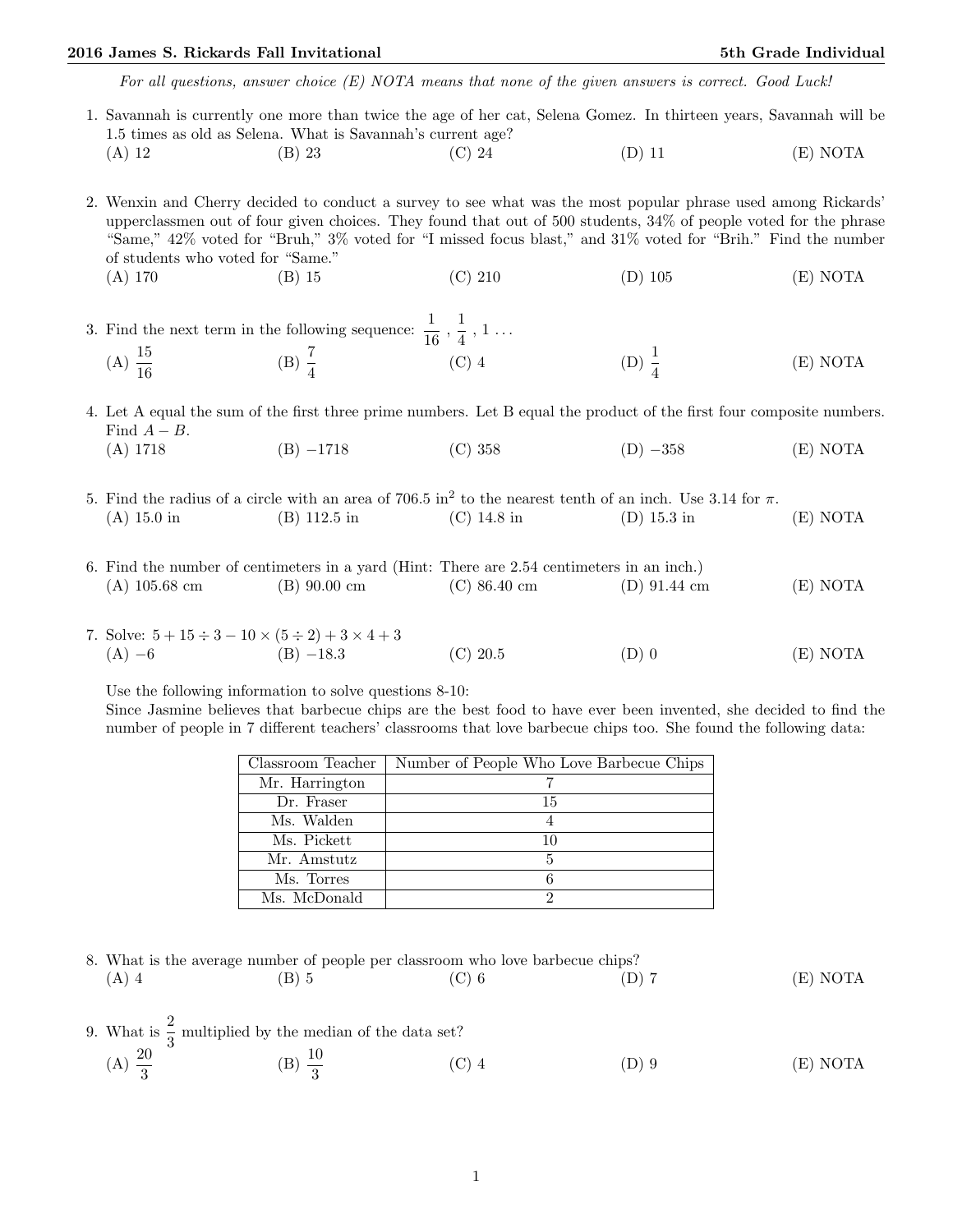## 2016 James S. Rickards Fall Invitational 5th Grade Individual 5th Grade Individual

- 10. If Jasmine finds out that 9 people in Ms. Pickett's class lied about loving barbeque chips just to make her happy, what would be the difference between the range and the arithmetic mean in the new set of data to the nearest tenth? (A) 8.1 (B) 8.2 (C) 8.3 (D) 8.4 (E) NOTA
- 11. Rayyan wants to buy the newest math book to add to his bookshelf. The original cost of the book is \$320 (it's a really, really good book), but the store marks down the price by 70%. What is the marked down price of the book? (A) \$ 96.00 (B) \$ 224.00 (C) \$ 45.71 (D) \$ 274.29 (E) NOTA
- 12. There are currently 5 pairs of blue socks, 3 pairs of green socks, 7 pairs of yellow socks, 7 pairs of purple socks, and 1 pair of pink socks in a bag. What is the probability that two green socks are chosen from the bag without replacement on the first two attempts?
	- $(A) \frac{3}{253}$  $(B) \frac{15}{1058}$ (C)  $\frac{9}{529}$ (D)  $\frac{1}{69}$ (E) NOTA
- 13. The length of one side of a square is 9 ft. Find the area of the square in yards.  $(A)$  81  $vd^2$  $(B)$  9 yd<sup>2</sup> (C)  $27 \text{ yd}^2$  $(D)$  36 yd<sup>2</sup> (E) NOTA
- 14. Evaluate  $2x 45$  if  $x = 17$ (A) −11 (B) 11 (C) −26 (D) 26 (E) NOTA
- 15. Rida is obsessed with reading classic novels. If she can read 4 classic novels in 3.8 hours, how many classic novels can she read completely in 175 minutes? (A) 2 (B) 3 (C) 4 (D) 5 (E) NOTA
- 16. Fifteen less than the product of 4 and a variable x is equal to twenty more than 13. What is the value of  $x$ ? (A) 6 (B) 15 (C) 12 (D) 5 (E) NOTA

17. Shardul has a box with a length of 6 ft, a width of 4 ft, and a height of 3 ft. If he wants to paint the outside of the box completely, what is the total area in  $ft^2$  that he needs to paint?  $(A)$  144 ft<sup>2</sup>  $(B)$  200 ft<sup>2</sup>  $(C)$  72 ft<sup>2</sup> (D)  $108 \text{ ft}^2$ (E) NOTA

18. Aditya buys 30 boxes of pizza to share with his 16 friends. If each box has eight slices and Aditya wants to keep 10 slices for himself, what is the greatest number of whole slices each of his friends can have if each friend gets the same number of slices? (A) 14 (B) 15 (C) 14.4 (D) 15.4 (E) NOTA

- 19. Order the following from least to greatest:  $53\%, \frac{7}{12}, 0.56, \frac{4}{7}$ 7 (A)  $53\%, \frac{7}{12}, 0.56, \frac{4}{7}$  $\frac{4}{7}$  (B)  $\frac{4}{7}$ , 53%, 0.56,  $\frac{7}{12}$  (C) 53%,  $\frac{7}{12}$ ,  $\frac{4}{7}$  $\frac{4}{7}$ , 0.56 (D) 53%, 0.56,  $\frac{4}{7}$ ,  $\frac{7}{12}$ 12 (E) NOTA
- 20. Rida and Rayyan are both trying to get to Rickards High School. Rida travels 288 miles in 16 hours to get to Rickards and Rayyan travels 323 miles in 17 hours to get to Rickards. Who traveled the fastest? (A) Rayyan (B) Rida (C) They both traveled the same speed. (D) Cannot be determined. (E) NOTA
- 21. What is the probability of choosing a number out of the first 100 positive integers that is greater than 55 and is a multiple of 3?
	- (A)  $\frac{7}{50}$ (B)  $\frac{3}{20}$  $(C) \frac{17}{100}$ (D)  $\frac{16}{45}$ (E) NOTA
- 22. Find the volume of a right square pyramid if the figure has a base length of 5.4 in and a height of 13.3 in.  $(A)$  387.828 in<sup>3</sup> (B)  $128.265 \text{ in}^3$ (C)  $129.276 \text{ in}^3$ (D)  $388.732 \text{ in}^3$ (E) NOTA